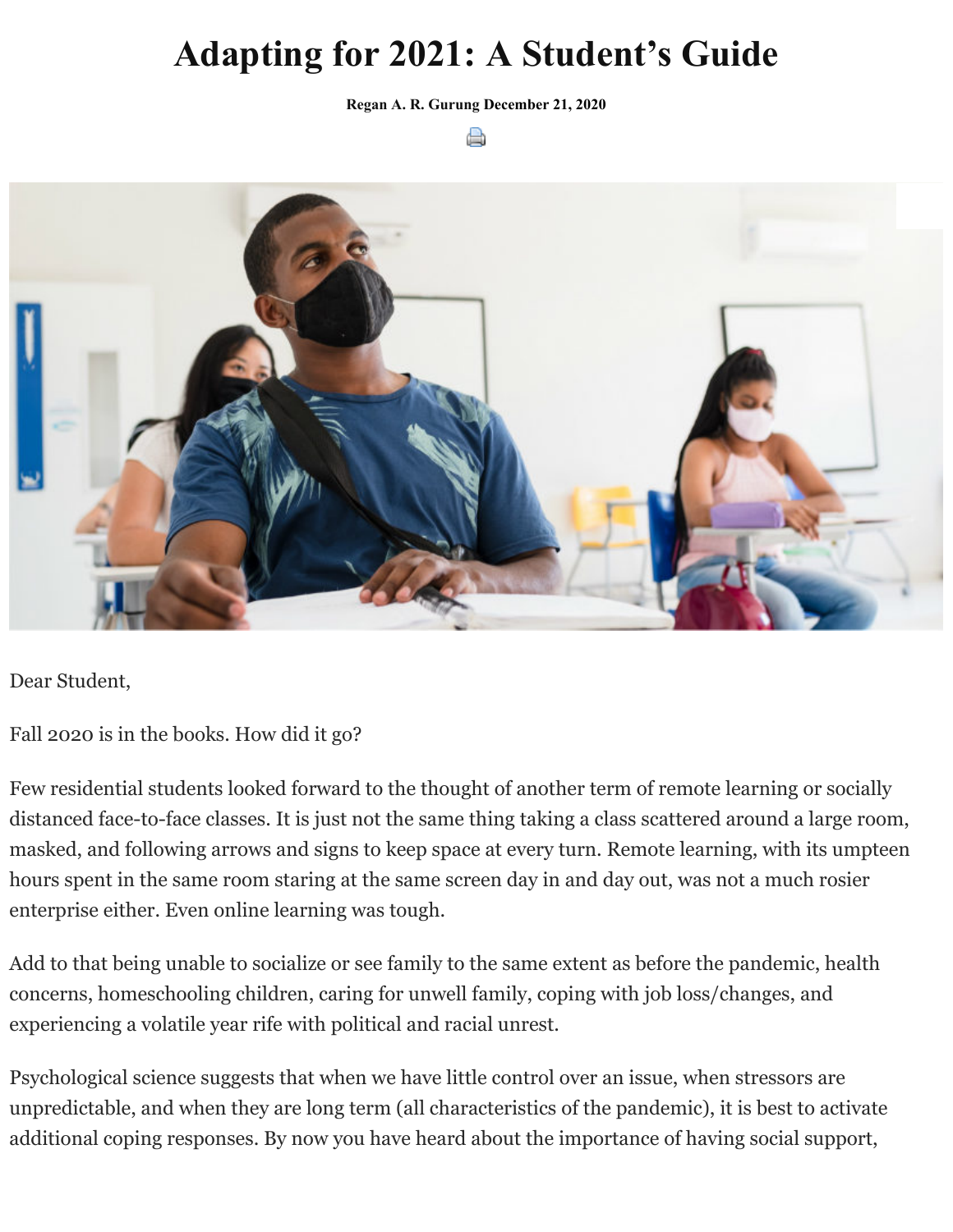getting extra sleep, eating well, and getting physical exercise. In preparation for the new year ahead, the end of the fall is a great time to reflect on what worked well and what needs to change. Here are some helpful tips culled from research and student feedback.

**Condition yourself.** Physical classrooms, the buildings they are in, and campus condition us for learning. We associate each with "being in class." This link helps us switch into "academic mode." If all your learning is now taking place in the same room or at the same table, then you need to develop new stimuli to differentiate the activities you partake in in that space. Create cues to get your mind learning. Examples include placing your class books in clear view only during class times and not playing any music or having the TV on when you are in class. It could even be throwing on a specific jacket when you are in class (i.e., a Zoom shirt). Anything that will signal to your brain that you are in class rather than not is good.

Do not forget reward and punishment**.** Work for a set period (e.g., one hour) and then reward yourself (e.g., watch a show) after you do. Likewise, if you do not get work done as scheduled, withhold a pleasurable activity that you would otherwise engage in.

**Keep your routine.** If you built in time to get ready for class and commute to school, try keeping the same schedule. Yes, the trip to your computer is much shorter, but use time saved to get things done. Dressing up like you would if you were going to a physical class surrounded by people and being seen gives your body a slight physiological kick that can help you pay attention better. Set your alarms as if you had face-to-face classes. The signs of normalcy can help.

**Change your routine (if it failed).** Many students had a routine that involved sleeping in, not changing for class, and doing all their work in one spot. They reported this did not work well. If what you did in fall 2020 did not work for you, change it. We sometimes get stuck in a rut and a change can bring novelty and increase our motivation. Try including specific NEW routines—such as taking a walk and getting air before an afternoon class or preparing your favorite snack before a challenging class. Factor in seasonal changes in the weather, too, and be prepared for changes due to harsh winters

**Tighten your schedule.** Scheduling is even more important during the pandemic. Plan everything; setting time for fun and for work and allows both to get done. Even put solo "you" time and sitting (or strolling, walking, hiking, running, or bike riding) outside on your checklist so you get air, a change of pace, and some mindfulness. Then make sure you do it and check it off. MOST importantly, schedule even asynchronous classes. Students who set aside time to work on class (regardless of whether it was live or recorded) got work done.

**Un-divide your attention.** The single biggest change you can make is to ensure that your attention is undivided. Checking social media or surfing websites in a separate window may seem to make a tough class bearable but defeats the purpose of your being there. If the class chat is distracting, switch it off. Even